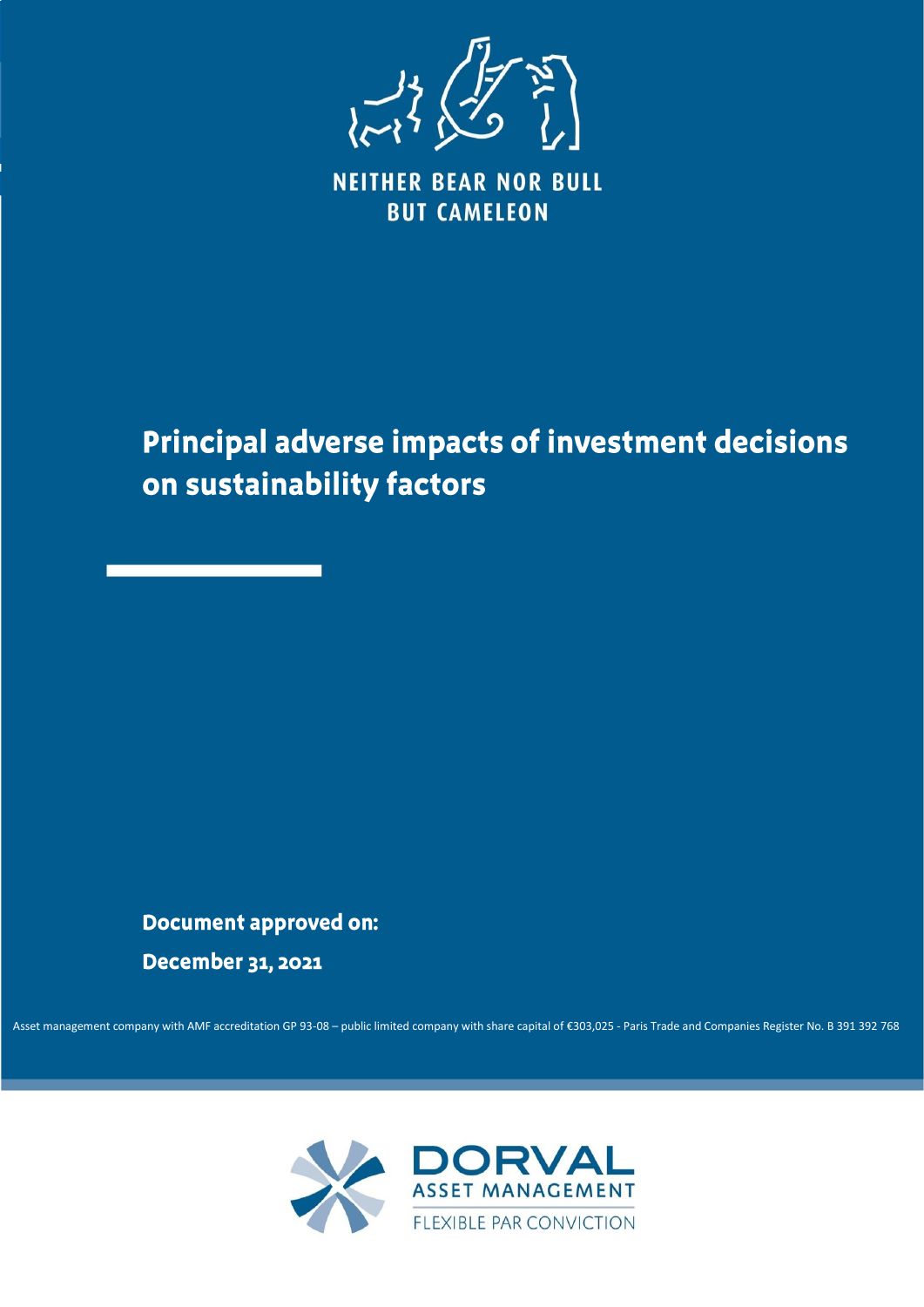

| $\mathbf{H}_{\mathbf{r}}$ | DESCRIPTION OF PRINCIPAL ADVERSE SUSTAINABILITY IMPACTS AND INTENDED |  |
|---------------------------|----------------------------------------------------------------------|--|
|                           |                                                                      |  |
|                           |                                                                      |  |
|                           |                                                                      |  |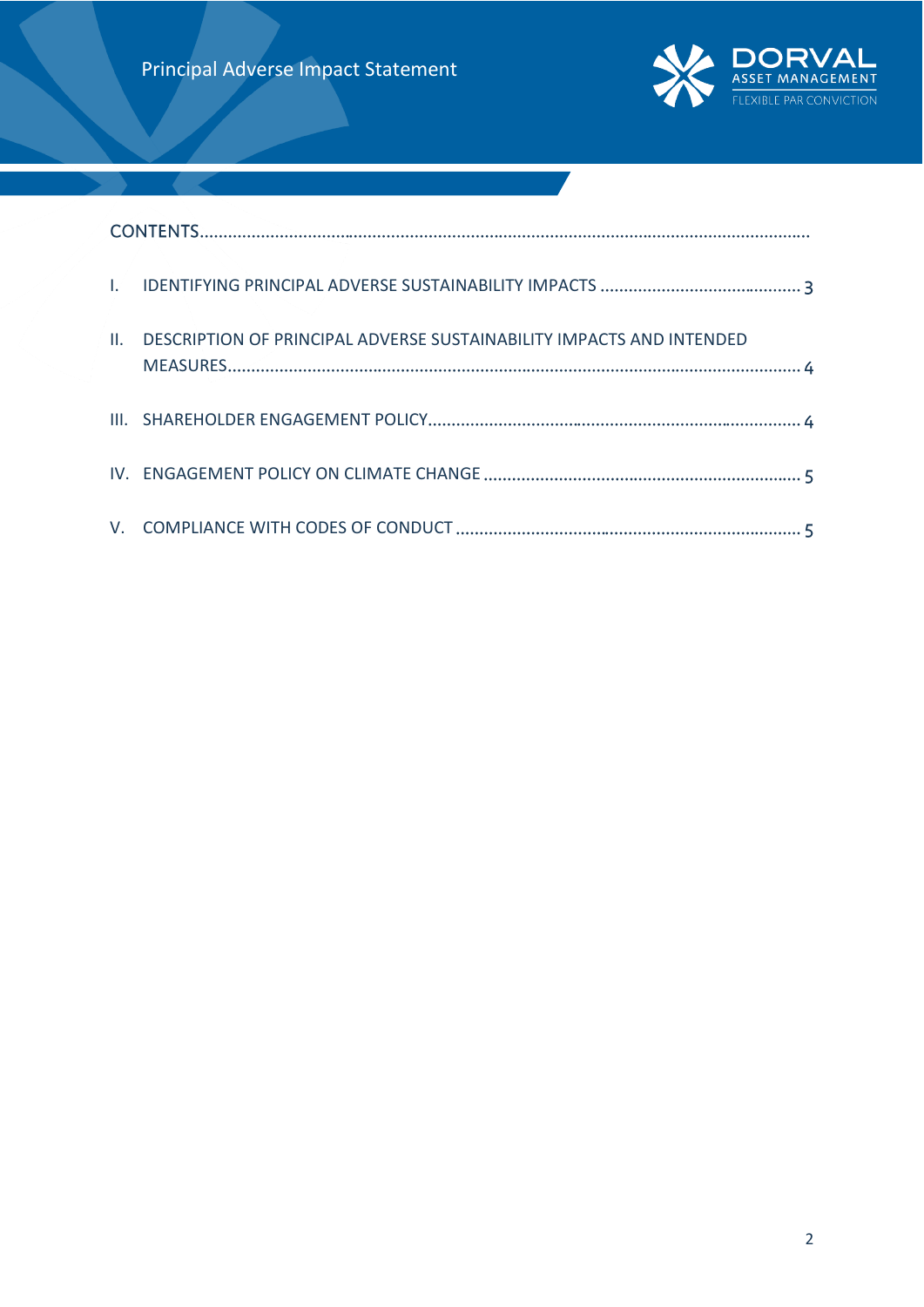

Article 4 of Regulation (EU) 2019/2088 on sustainability-related disclosures in the financial services sector (SFDR) requires transparency regarding the principal adverse impacts of investment decisions on sustainability factors.

To this end, Dorval Asset Management hereby issues its statement to outline adequate due diligence policies as regards these impacts, taking due account of the size of the organization, the nature and scope of its activities, as well as the types of financial products made available.

## <span id="page-2-0"></span>Identifying principal adverse sustainability impacts  $\mathbf{I}$ .

Dorval Asset Management has identified the indicators with an adverse sustainability impact and outlines them in the list below. The company will implement specific processes to monitor on a regular basis and disclose these indicators in reports.

| Greenhouse gas emissions (scope 1, 2,<br>10. Share of issuers concerned by violation<br>1.<br>of the principles set out in the UN<br>3)<br>Global Compact and the OECD<br>Carbon footprint<br>2.<br>Carbon intensity for issuers in portfolios<br>3.<br>guidelines<br>Exposure to the fossil fuel sector<br>11. Proportion of issuers concerned by<br>4.<br>Proportion of non-renewable energy<br>5.<br>insufficient processes and mechanisms<br>used and generated<br>of control regarding compliance with<br>Release of pollutants into water<br>the principles set out in the Global<br>6.<br>7 <sup>1</sup><br>Share of investment in activities with<br>Compact and the OECD guidelines<br>12. Portion of investments related to<br>adverse effects on biodiversity<br>Energy intensity for very high-emitting<br>controversial weapons industry (anti-<br>8.<br>personnel mines, cluster munitions,<br>sectors<br>Hazardous waste<br>chemical and biological weapons)<br>9.<br>13. Diversity of board of directors (gender<br>ratio) | <b>Environmental indicators</b> | indicators, regarding<br><b>Social</b><br>employees,<br>respect for human rights, and anti-corruption |
|--------------------------------------------------------------------------------------------------------------------------------------------------------------------------------------------------------------------------------------------------------------------------------------------------------------------------------------------------------------------------------------------------------------------------------------------------------------------------------------------------------------------------------------------------------------------------------------------------------------------------------------------------------------------------------------------------------------------------------------------------------------------------------------------------------------------------------------------------------------------------------------------------------------------------------------------------------------------------------------------------------------------------------------------|---------------------------------|-------------------------------------------------------------------------------------------------------|
| 14. Unadjusted gender wage gap                                                                                                                                                                                                                                                                                                                                                                                                                                                                                                                                                                                                                                                                                                                                                                                                                                                                                                                                                                                                             |                                 |                                                                                                       |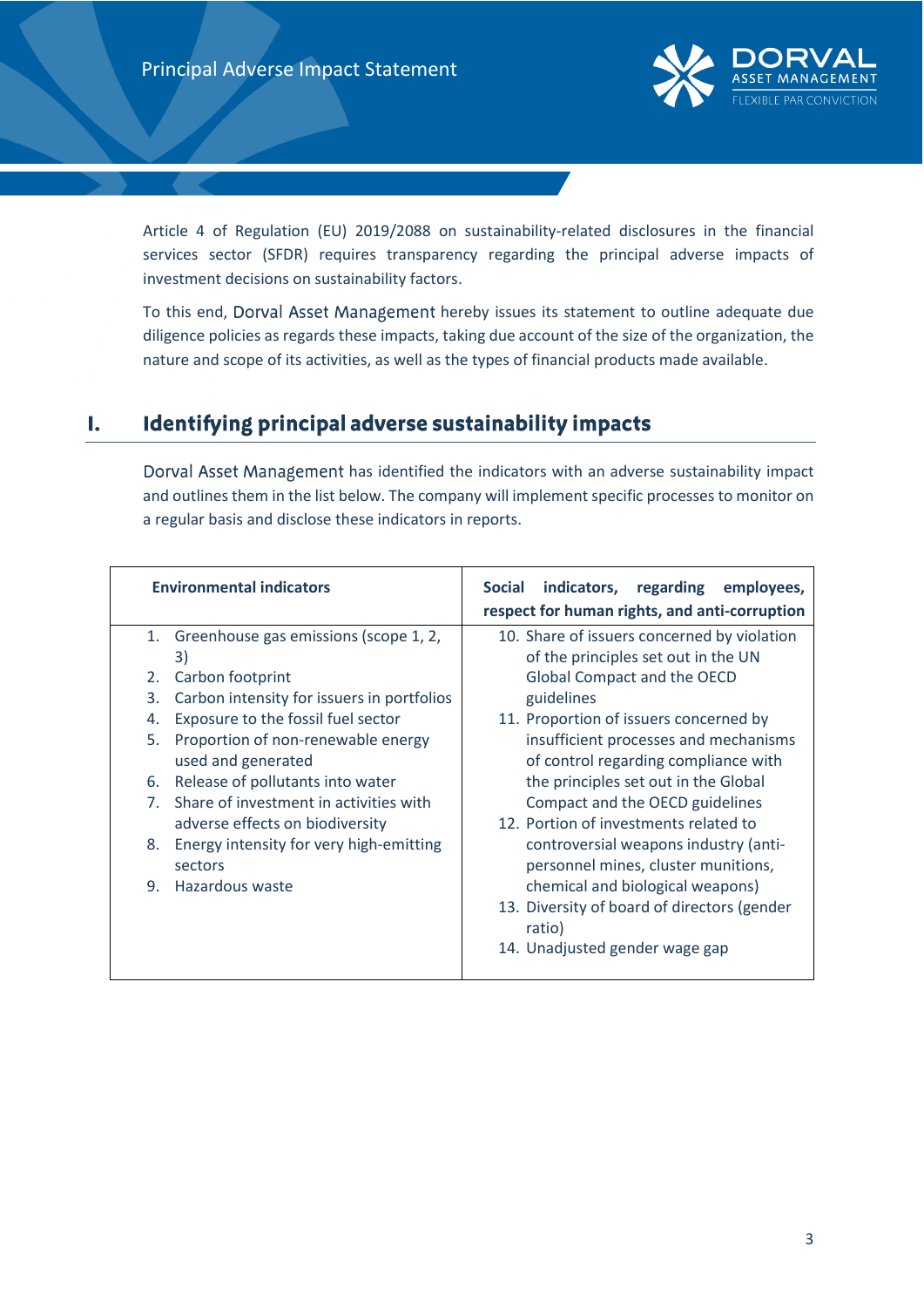

## <span id="page-3-0"></span>Description of principal adverse sustainability impacts and П. intended measures

Dorval Asset Management already takes account of adverse sustainability impacts.

Dorval Asset Management has issued a Responsible Investment policy, outlining our policies and practices on environmental, social and governance (ESG) investment. This document describes our commitment to supporting responsible investment across all our businesses, in accordance with French and international regulation and any changes thereof. The policy is available on the website at site www.dorval-am.com.

Dorval Asset Management has also set out an exclusion policy based on ESG criteria that we apply in our investment decisions. The exclusion policy is available on the website at site www.dorval-am.com.

Dorval Asset Management now takes further account of adverse sustainability impacts in its decisions and its organization. We have defined our governance on these aspects to clarify the roles and responsibilities of the various teams. Dorval Asset Management will draw on public data to develop the various quantitative indicators, along with non-financial data from specialist external providers.

## <span id="page-3-1"></span>Shareholder engagement policy Ш.

Dorval Asset Management has implemented a shareholder engagement policy that sets out the principles we endeavor to apply when exercising our voting rights at shareholder meetings. These principles reflect best practices in terms of corporate governance and provide the fundamental aspects of our philosophy and our view of high-quality corporate governance.

While Dorval Asset Management votes on a case-by-case basis on shareholder proposals regarding, social, political and environmental aspects, we systematically support any resolutions that we believe can promote more responsible corporate practices.

Dorval Asset Management will also vote in favor of shareholder resolutions that require the incorporation of non-financial criteria into executive compensation policies, unless these requests involve requirements that are not in the best interests of the company or its shareholders.